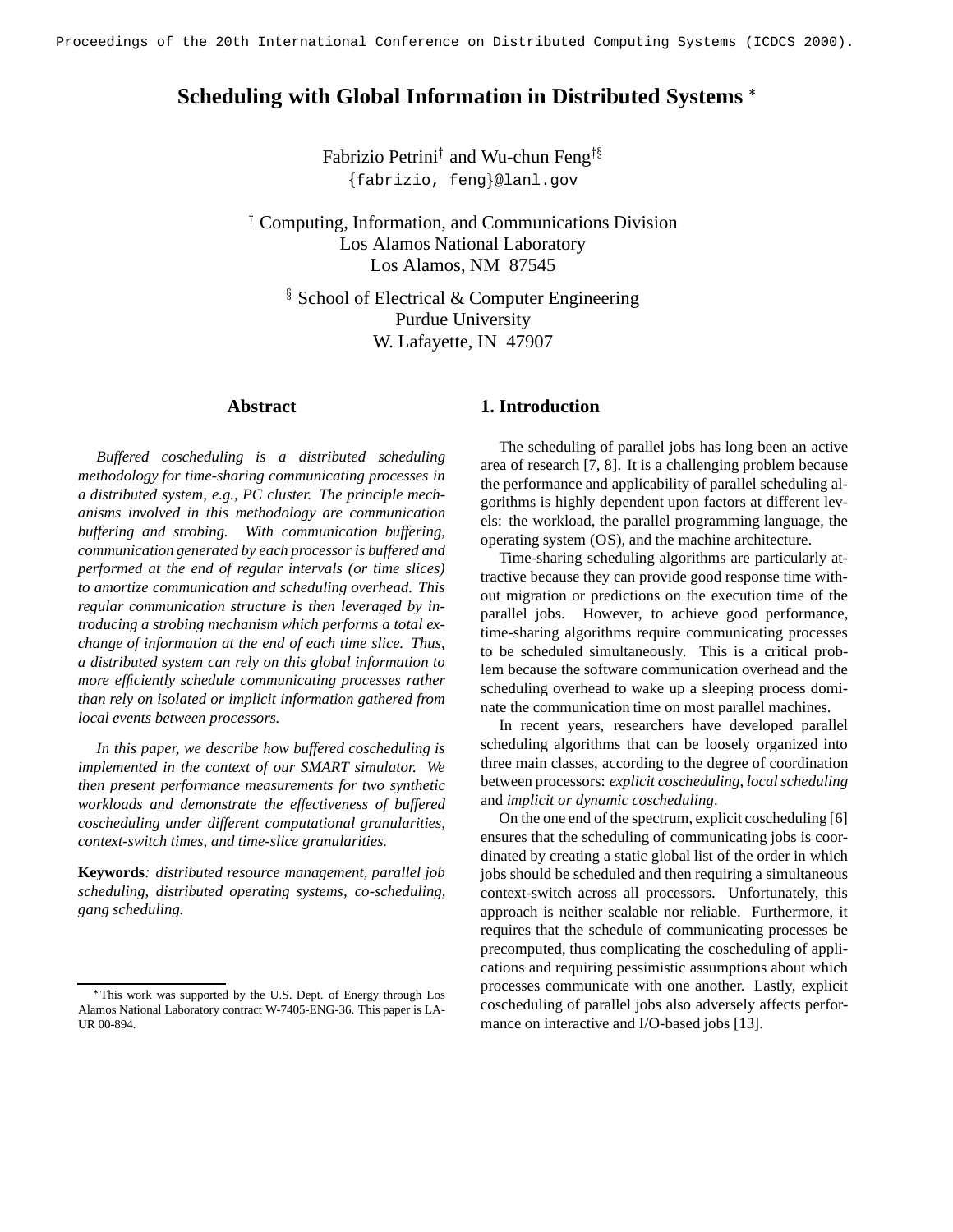At the other end of the spectrum is local scheduling, where each processor independently schedules its processes. While this approach is attractive due to its ease of construction, the performance of fine-grain communicating jobs is severely impacted because scheduling is not coordinated across processors [10].

An intermediate approach developed at UC Berkeley and MIT in recent years is implicit or dynamic coscheduling [1, 5, 15, 20]. With implicit coscheduling, each local scheduler makes independent decisions that dynamically coordinate the scheduling actions of cooperating processes across processors. These actions are based on local events that occur naturally within communicating applications. For example, on message arrival, a processorspeculatively assumes that the sender is active and will likely send more messages in the near future. The implicit information available for implicit coscheduling consists of two inherent events: response time and message arrival [1].

The programming model used in the implementation of implicit coscheduling does not support a full-fledged communication library as MPI and considers only three basic communication operations: *reads* and *writes*, requestresponse messages between pairs of processes requiring the requesting process to wait for the response, and *barriers* to synchronize all processes.

The limitations of the above localized flow-control strategy emerge when processes perform continuous reads or writes in an irregular communication pattern, e.g., they can flood the output buffers with write operations [1]. Some of these limitations are addressed in [14] with a technique called *periodic boost*. Instead of sending an interrupt for each incoming message, the kernel periodically examines the status of the network interface, thus reducing the overhead with high communication workloads. Our methodology is based on a similar buffering technique which is integrated with global time-slicing and and a strobing algorithm.

The rest of the paper is organized as follows. Section 2 provides the motivation for our buffered coscheduling methodology. The methodology itself is described in Section 3 and some preliminary results are presented in Section 4. Finally, we present our conclusions in Section 5.

# **2. Motivation**

Figure 1 shows the global processor and network utilization (i.e., the number of active processors and the fraction of active links) during the execution of a transpose FFT algorithm on a parallel machine with 256 processors. These processors are connected with an indirect interconnection network using state-of-the-art routers [3]. Based on these figures, there is obviously an *uneven and inefficient use of system resources*. During the two computational phases

of the transpose, the network is idle. Conversely, when the network is actively transmitting messages, the processors are essentially idle. These characteristics are shared by many SPMD programs, including Accelerated Strategic Computing Initiative (ASCI) application codes such as Sweep3D [11]. Hence, there is tremendous potential for increasing resource utilization in a parallel machine.



**Figure 1. Resource Utilization in a Transpose FFT Algorithm.**

Another important characteristic shared by many parallel programs is their access pattern to the network. The vast majority of parallel applications display *bursty communication patterns* with alternating spikes of impulsive communication with periods of inactivity [16]. Thus, there exists a significant amount of unused network bandwidth which could be used for other purposes.

### **3 Multitasking Parallel Jobs**

In order to improve the resource utilization of parallel programs, we propose our buffered coscheduling methodology to multitask parallel jobs and allow all the communication and I/O which arise from a *set* of parallel programs to be overlapped with the computations in those programs. Buffered coscheduling consists of three techniques: communication buffering, strobing, and non-blocking, onesided communication.

### **3.1 Communication Buffering**

Rather than incurring communication and scheduling overhead on a per-message basis, we propose to accumulate the communication messages generated by each processor and amortize the overhead over a set of messages. Specifically, the cost of the system calls necessary to access the kernel data structures for communication is amortized over a set of system calls rather than being incurred on each individual system call. This implies that our methodology can be tolerant to the potentially high latencies that can be introduced in a kernel call or in the initialization of the NIC that can reside on a slow I/O bus. Also, by delaying the communication, we allow for the global scheduling of the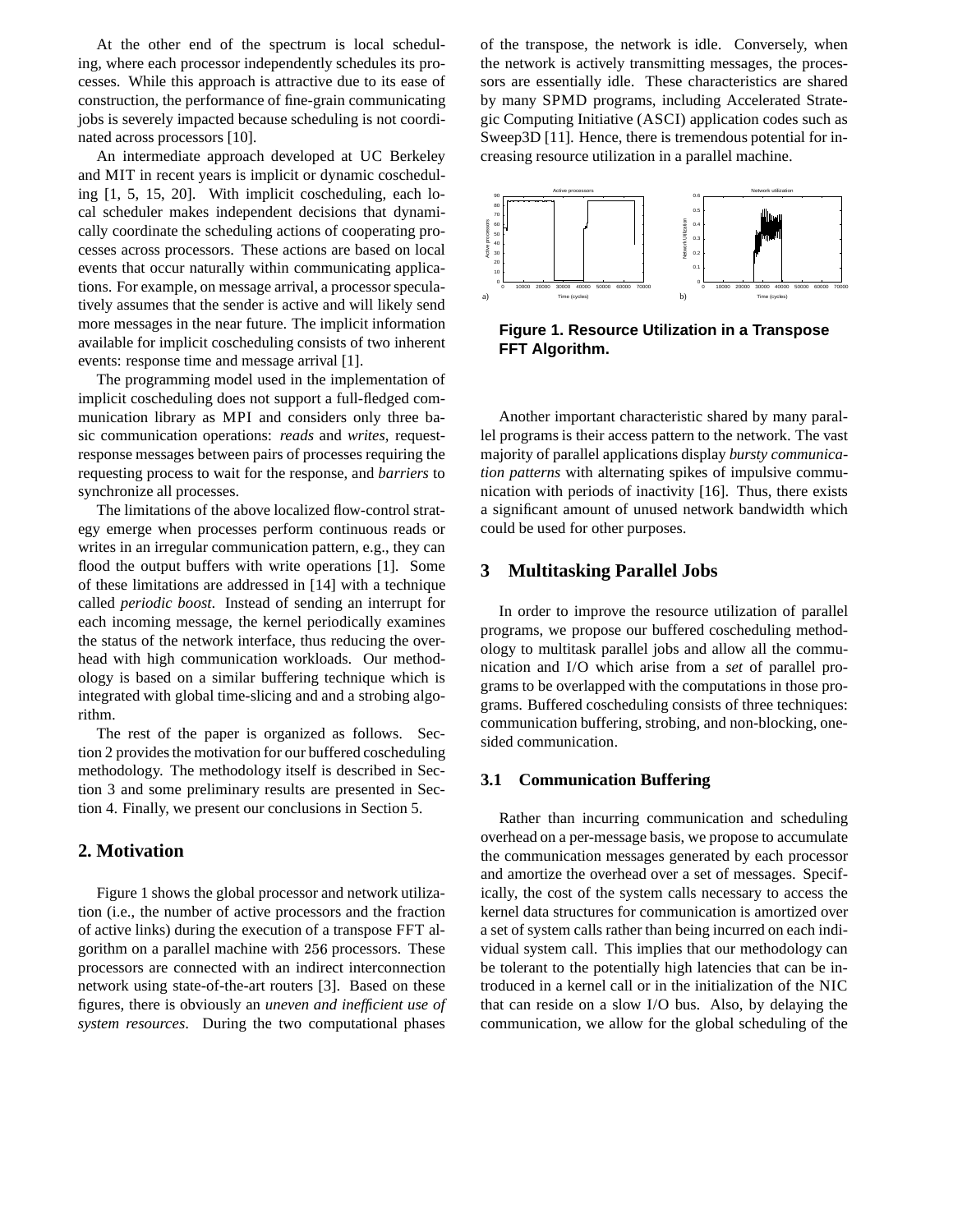communication pattern. And because we can implement zero-copy (or low-copy, if we desire fault-tolerant communication) communication, our approach to communication buffering can theoretically achieve performance comparable to user-level network interfaces (i.e., OS-bypass protocols) [2] without using specialized hardware.

### **3.2 Strobing**

The uneven resource utilization and the periodic, bursty communication patterns generated by many parallel applications can be exploited to perform a total exchange of information and a synchronization of processors at regular intervals with little additional cost. This provides the parallel machine with the capability of filling in communication holes generated by parallel applications.

In order to provide the above capability, we propose a strobing mechanism to support the scheduling of a set of parallel jobs which share a parallel machine. Let us assume that each parallel job runs on the entire set of  $p$  processors, i.e., jobs are time-sharing the whole machine. At a high level, the strobing mechanism performs an optimized total-exchange of control information which then triggers the downloading of any buffered packets into the network.

The strobe can be implemented by designating one of the processors as the *master*, the one who generates the "heartbeat" of the strobe. The generation of heartbeats is achieved by using a timeout mechanism which can be associated with the network interface card (NIC). This ensures that strobing incurs little CPU overhead as most NICs can count down and send packets asynchronously. This is true for a wide range of NICs, ranging from simple 100-Mb/s Ethernet cards to more sophisticated cards such as Myrinet [3].

On reception of the heartbeat, each processor (excluding the master) is interrupted and downloads a broadcast heartbeat into network. After downloading the heartbeat, the processor continues running the currently active job. (This ensures computation is overlapped with communication.) When  $p$  heartbeats arrive at a processor, the processor enters a strobing phase where its kernel downloads any buffered packets to the network<sup>1</sup>.

Figure 2 outlines how computation and communication can be scheduled over a generic processor. At the beginning of the heartbeat,  $t_0$ , the kernel downloads control packets for the total exchange of information. During the execution of the barrier synchronization, the user process then regains control of the processor; and at the end of it, the kernel schedules the pending communication accumulated before



**Figure 2. Scheduling Computation and Communication. The communication accumu**lated before  $t_0$  is downloaded into the network between  $t_1$  and  $t_2$ .

 $t_0$  to be delivered in the current time slice, i.e.,  $\delta$ . At  $t_1$ , the processor will know the number of incoming packets that it is going to receive in the communication time-slice as well as the sources of the packets and will start the downloading of outgoing packets.

This strategy can be easily extended to deal with spacesharing where different regions run different sets of programs [6, 12, 21]. In this case, all regions are synchronized by the same heartbeat.

The total exchange of information can be properly optimized by exploiting the low-level features of the interconnection network. For example, if control packets are given higher priority than background traffic at the sending and receiving endpoints, they can be delivered with predictable network latency <sup>2</sup> during the execution of a direct total-exchange algorithm<sup>3</sup> (Figure 3). We generated this distribution using a network of 256 processing nodes equipped with wormhole routers similar to those in the SGI Origin 2000 and assumed the existence of random background traffic that occupies 80% of the network capacity. If control packets are prioritized at the network endpoints, they can be delivered with a bounded latency of 30  $\mu s$ .

We also analyzed the execution time of the direct totalexchange algorithm in a family of indirect networks with up to 1024 processing nodes. In this experiment, whose results are shown in Figure 4, we assume the existence of background traffic that varies from  $20\%$  to  $80\%$  of the network capacity. We can see that the execution time is largely insensitive to the intensity of the background traffic. With processing nodes (the configuration of a single SGI Origin 2000 cluster) the execution time is only 50  $\mu s$ , and this increases to 150  $\mu$ s with 256 nodes. Due to the quadratic increase in the number of messages sent during the total exchange, the execution time reaches  $1 ms$  with  $1024$  nodes,

 ${}^{1}$ Each heartbeat contains information on which processes have packets ready for download and which processes are asleep waiting to upload a packet from a particular processor. This information is characterized on a per-process basis so that on reception of the heartbeat, every processor will know which processes have data heading for them and which processes on that processor they are from.

<sup>&</sup>lt;sup>2</sup>The network latency is the time spent in the network without including source and destination queueing delays.

<sup>&</sup>lt;sup>3</sup>In a direct total-exchange algorithm, each packet is sent directly from source to destination, without intermediate buffering.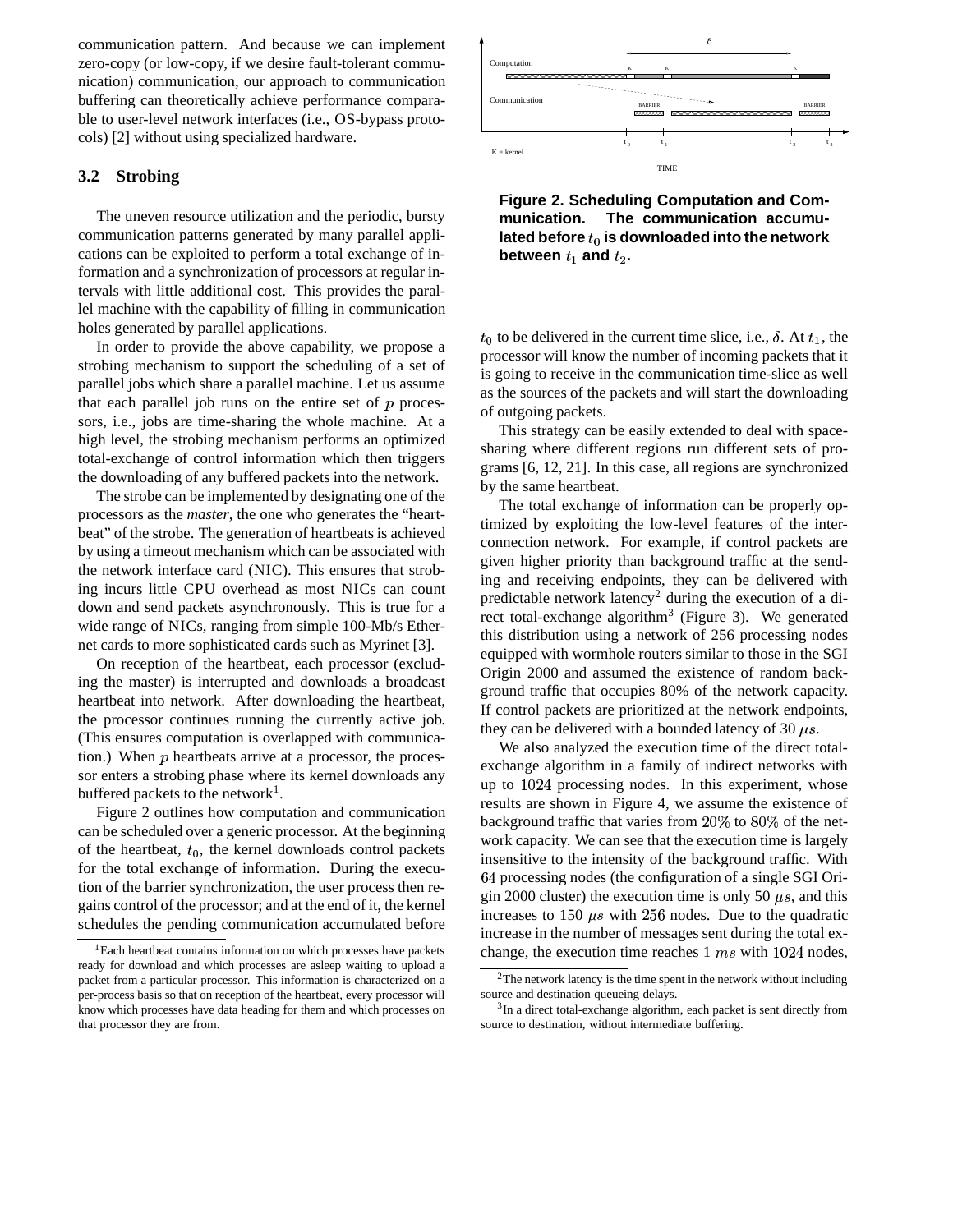

**Figure 3. Network Latency Distribution.**

limiting the scalability of the approach.



**Figure 4. Execution time of the total exchange algorithm in a family of interconnection net**works with up to  $1024$  processing nodes.

This scalability problem can be addressed in a clustered architecture like ASCI Blue Mountain by using a multiphase, indirect algorithm. In the first phase, we perform a total exchange *within* each cluster. Next, we do a total exchange *between* clusters. Finally, we conclude with a final phase internal to the clusters, giving a barrier synchronization time of less than 300  $\mu s$ .

The global knowledge of the communication pattern provided by the total exchange allows for the implementation of efficient flow-control strategies. For example, it is possible to avoid congestion inside the network by carefully scheduling the communication pattern and limiting the negative effects of hot spots by damping the maximum amount of information addressed to each processor during a timeslice. The same information can be used at the kernel level to provide fault-tolerant communication. For example, the knowledge of the number of incoming packets greatly simplifies the implementation of receiver-initiated recovery protocols.

#### **3.3 Blocking vs. Non-Blocking**

One of the most limiting constraints in the implementation of time-sharing algorithms is the need to schedule simultaneously communicating processes. This problem is exacerbated with blocking communication, which imposes an explicit handshake between sender and receiver.

We argue that this problem can eliminated, or at least alleviated, by slightly modifying the communication structure of parallel jobs and replacing blocking communication with non-blocking primitives and/or one-sided communication.



**Figure 5. (a) Message Passing. (b) One-Sided Communication.**

Let us consider the following example. The dynamics of a message-passing program can be represented as a twodimensional graph with processes on the horizontal axis and time on the vertical one, as shown in Figure 5. Arrows between processes represent communication between a sender and a receiver. In Figure 5(a), three processes exchange messages. For the sake of convenience, let us assume that there is no dependency between the messages (i.e., they can be sent in any order). Using a traditional, blocking, message-passing programming style, we must define a communication schedule even if one is *not* required, e.g., A sends to B, B receives from A and sends to C, C receives from B and sends to A.

With one-sided communication (or non-blocking communication primitives, in general), the actual message transmission and the synchronization are decoupled, leaving many degrees of freedom to re-arrange message transmission. In Figure 5(b), the same communication pattern is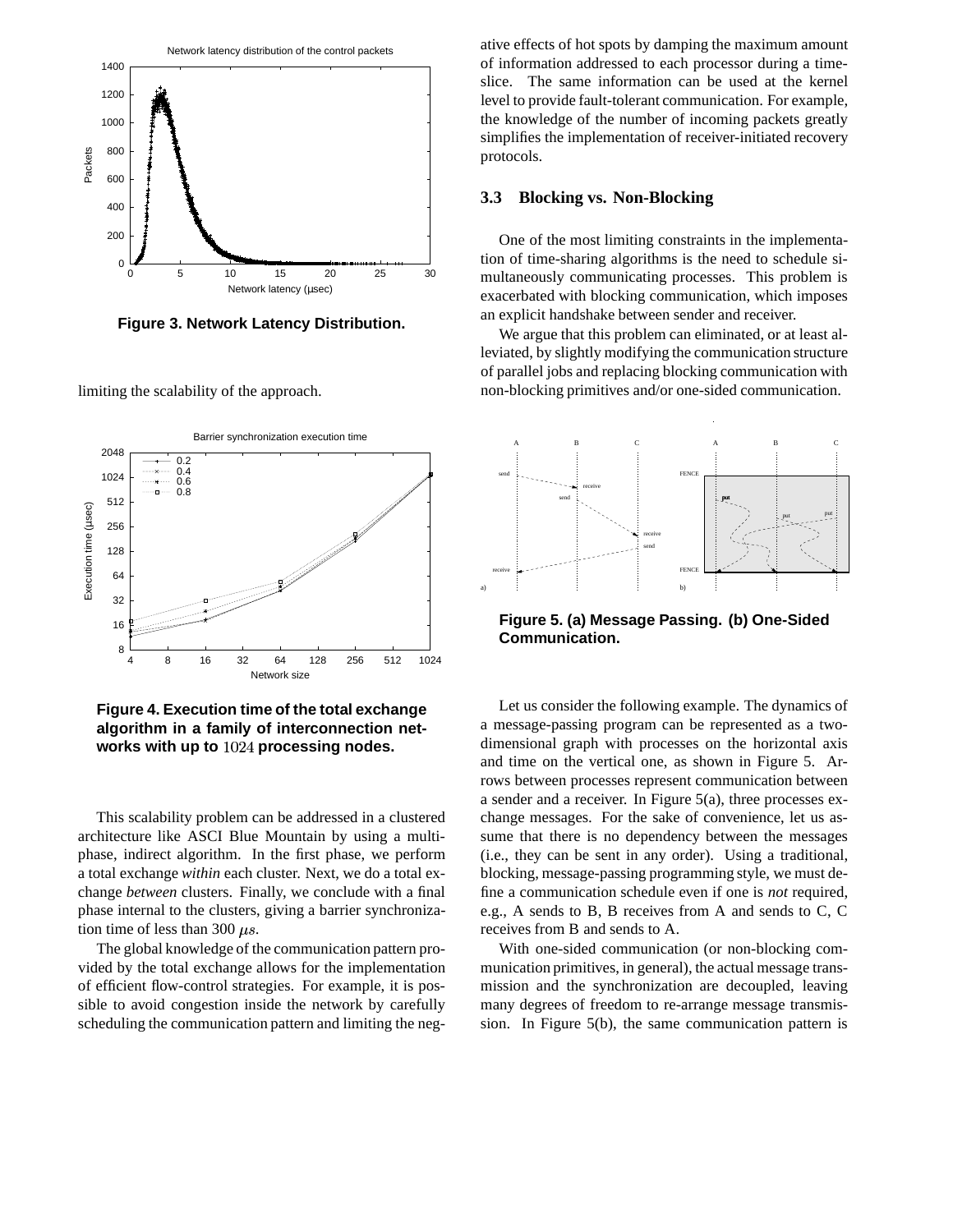delimited by two *barriers* which include the communication executed with *put* primitives. The communication can be executed in any order, provided that the information is delivered at the end of the synchronization calls. Also, communicating processes do *not* need to be simultaneously scheduled to perform the communication.

#### **3.4 Bulk-Synchronous Parallel Programs**

Using our proposed strobing and buffering mechanisms, any generic parallel program can be transformed into a Bulk-Synchronous Parallel (BSP) one [19]. Although the buffering and strobing mechanisms alone improve parallel program performance, transforming a parallel program into a BSP one not only can improve performance further but also allows for accurate prediction of the execution times.

A BSP computation consists of a sequence of parallel *supersteps*. During a superstep, each processor can perform a number of computation steps on values held locally at the beginning of the superstep and can issue various remote read and write requests that are buffered and delivered at the end of the superstep. This implies that communication is clearly separated from synchronization, i.e. it can be performed in any order, provided that the information is delivered at the beginning of the following superstep. However, while the supersteps in the original BSP model can be variable in length, our programming model generates computation and communication slots which are fixed in length and are determined by the time-slice.

One important benefit of the BSP model is the ability to accurately predict the execution time requirements of parallel algorithms and programs. This is achieved by constructing analytical formulae that are parameterized by a few constants which capture the computation, communication, and synchronization performance of a  $p$ -processor system. These results are based on the experimental evidence that the generic collective communication pattern generated by a superstep called h-relation<sup>4</sup> can be routed with predictable time [9, 17]. This implies that the maximum amount of information sent or received by each processor during a communication time-slice can be statically determined and enforced at run time by a global communication scheduling algorithm. For example, if the duration of the time-slice is  $\delta$  and the permeability of the network (i.e., the inverse of the aggregate network bandwidth) is g, the upper bound  $h_{max}$  pr of information, expressed in bytes, that can be sent or received by a single processor is  $h_{max} = \frac{\delta}{a}$ . Furthermore, by globally scheduling a communication pattern, as described in Section 3.2, we can derive an accurate estimate of the communication time with simple analytical models already developed for the BSP model [4].

Another important benefit of the BSP model is higher resource utilization over the parallel machine, irrespective of the computational and communication patterns. For example, a sparse communication pattern (where a single processor receives  $h_{max}$  bytes) or a more dense communication pattern (where more processors share the same upper bound) can be routed in the same communication timeslice. This means that it is possible to use spare communication bandwidth to deliver packets generated by other parallel jobs without detrimental effects. More generally, as with any multiprogrammed system, multitasking a collection of bad (parallel) programs, i.e., unbalanced computation or communication, may produce the same behavior as a single well-behaved (parallel) program. Multitasking can provide opportunities for filling in "spare communication cycles" by merging sparse communication patterns together to produce a denser communication pattern.

Lastly, the BSP model is also beneficial for fault tolerance<sup>5</sup>. Fault tolerance can be naturally implemented by checkpointing the machine at the synchronization points at the end of a time-slice.

# **4 Experimental Results**

Our preliminary results include a working implementation of a representative subset of MPI-2 on a detailed (register-level) simulation model [18]. The simulation environment includes a standard version of MPI-2 and a multitasking one that implements the main features of our proposed methodology.

#### **4.1 Characteristics of the Synthetic Workloads**

As in [5], the workloads used consist of a collection of single-program multiple-data (SPMD) parallel jobs that alternate phases of purely local computation with phases of interprocess communication. A parallel job consists of a group of  $P$  processes where each process is mapped onto a processor throughout its execution. Processes compute locally for a time uniformly selected in the interval  $(g - \frac{v}{2}, g + \frac{v}{2})$ . By adjusting g, we model parallel programs with different computational granularities; and by varying  $v$ , we change the degree of load-imbalance across processors. The communication phase consists of an opening barrier, followed by an optional sequence of pairwise communication events separated by small amounts of local computation,  $c$ , and finally an optional closing barrier.

We consider two communication patterns: *Barrier* and *Transpose*. *Barrier* consists of only the opening barrier and thus contains no additional dependencies. This workload

 $4h$  denotes the maximum amount of information sent or received by any process during the superstep.

<sup>&</sup>lt;sup>5</sup>This is of vital importance to the large ASCI supercomputers where the MTBF can be on the order of hours.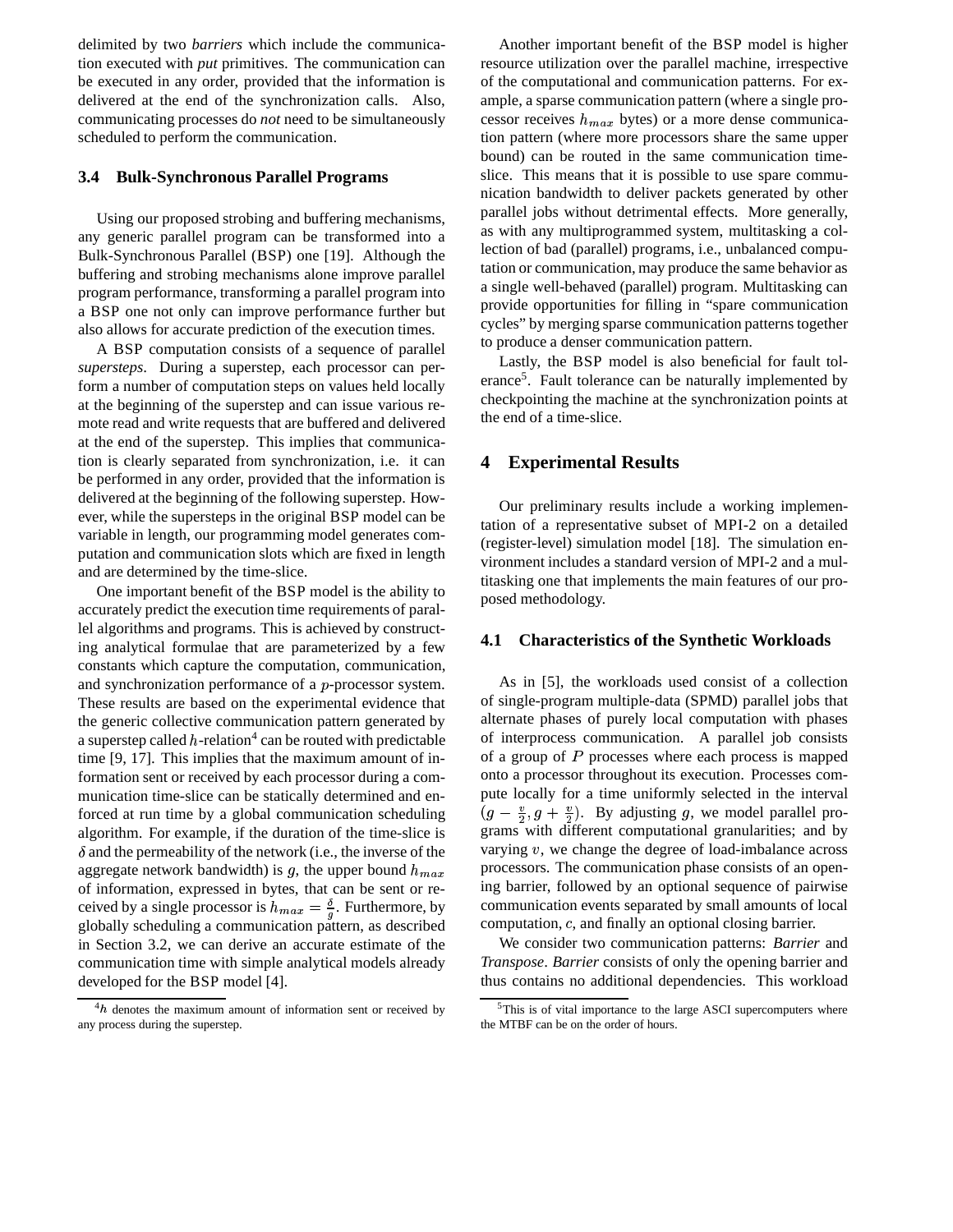can be used to analyze how our methodology responds to load imbalance. *Transpose* is a communication-intensive workload that emulates the communication pattern generated by the FFT transpose algorithm

For our synthetic workload, we consider three parallel jobs with the same computational granularity, load imbalance, and communication pattern arriving at the same time in the system. The communication granularity,  $c$ , is fixed at  $8 \mu s$ . The number of communication/computation iterations is scaled so that each job runs for approximately second in a dedicated environment. The system consists of 32 processors, and each job requires 32 processes (i.e. jobs are only time-shared).

### **4.2 The Simulation Model**

The simulation tool that we used in our experimental evaluation is called SMART (Simulator of Massive ARchitectures and Topologies) [18], a flexible tool designed to model the fundamental characteristics of a massively parallel architecture.

The current version of SMART is based on the x86 instruction set. The architectural design of the processing nodes is inspired by the Pentium II family of processors. In particular, it models a two-level cache hierarchy with a write-back L1 policy and non-blocking caches.

For our experiments, we assume a network of 32 processors, each running at 500 MHz, interconnected in a -dimensional cube topology with performance characteristics similar to those of Myrinet routing and network cards [3]. This network features a one-way data rate of about 1 Gb/s and a base network latency of few  $\mu s$ .

The run-time support running on this simulated platform includes a standard version of a substantive subset of MPI-2 and a multitasking version of the same subset that performs the strobing algorithm at the end of each time-slice as outlined in Section 3. It is worth noting that the multitasking MPI-2 version is actually much simpler than the sequential one because the buffering of the communication primitives greatly simplifies the run-time support.

#### **4.3 Sensitivity Analysis**

Figures 6 and 7 illustrate the communication and computation characteristics of our synthetic benchmarks as a function of the communication pattern, granularity, loadimbalance, time-slice duration, and context-switch penalty. Each bar shows the percentage of time spent in one of the following states, averaged over all processors: computing, context-switching and idling.

For each communication pattern, we analyze the Cartesian product of nine alternatives generated by considering time-slices of  $500 \mu s$ , 1 ms and 2 ms with context-switch penalties of 50, 100, and 200  $\mu s$ . For each alternative, we reduce the computational grain size  $q$ , going from left to right, from 50  $\textit{ms}$  down to 100  $\mu s$  and consider "six groups of three bars" of experiments. Each group has the same computational granularity, and the load imbalance is increased as a function of the granularity itself. We consider three cases:  $v = 0$  (i.e. no variance),  $v = g$  (in this case the variance is equal to the computational granularity) and  $v = 2g$  (high degree of imbalance).

At the bottom of each figure we also report the breakdown for the same communication pattern when the workload is run in dedicated mode with standard MPI-2 run-time support (i.e., a single job is run until completion without multitasking). A black square under a bar highlights the configurations where the multitasking approach produces better resource utilization than the standard approach.

Based on Figures 6 and 7, we make the following observations. First, the performance of buffered coscheduling is sensitive to the context-switch latency. As contextswitch latency decreases, resource utilization and throughput improve. Second, as the load imbalance of a program increases, the idle time increases. Third, and most importantly, these initial results indicate that the time-slice length is a critical parameter in determining overall performance. A short time-slice can achieve excellent load balancing even in the presence of highly unbalanced jobs. The downside is that it amplifies the context-switch latency. On the other hand, a long time-slice can virtually hide all the contextswitch latency, but it cannot reduce the load imbalance, particularly in the presence of fine-grained computation.

More specifically, Figure  $6(g)$  shows that a relatively small time-slice coupled with a small context-switch latency generally results in better processor utilization than a single job running in a dedicated environment (Figure 6(1)) in eleven cases out of eighteen. Running a single job provides only slightly better (less than  $10\%$ ) performance with perfect load balancing  $(v = 0)$  because we have to pay the context-switch penalty without improving the load balance. On the other hand, in the presence of load imbalance, job multitasking can smooth out the differences in the load.

As a rule of thumb, buffered coscheduling performs admirably as long as the average computational grain size is larger than the time-slice, and the time-slice in turn is sufficiently larger than the context-switch penalty. In addition, when the average computational grain size is larger than the time-slice, the processor utilization is mainly influenced by the degree of imbalance.

In these initial experimental results, we did not take into account the effects of the memory hierarchy on the working sets of different jobs. As a consequence, buffered coscheduling requires a larger main memory in order to avoid memory swapping. We consider this as the main limitation of our approach.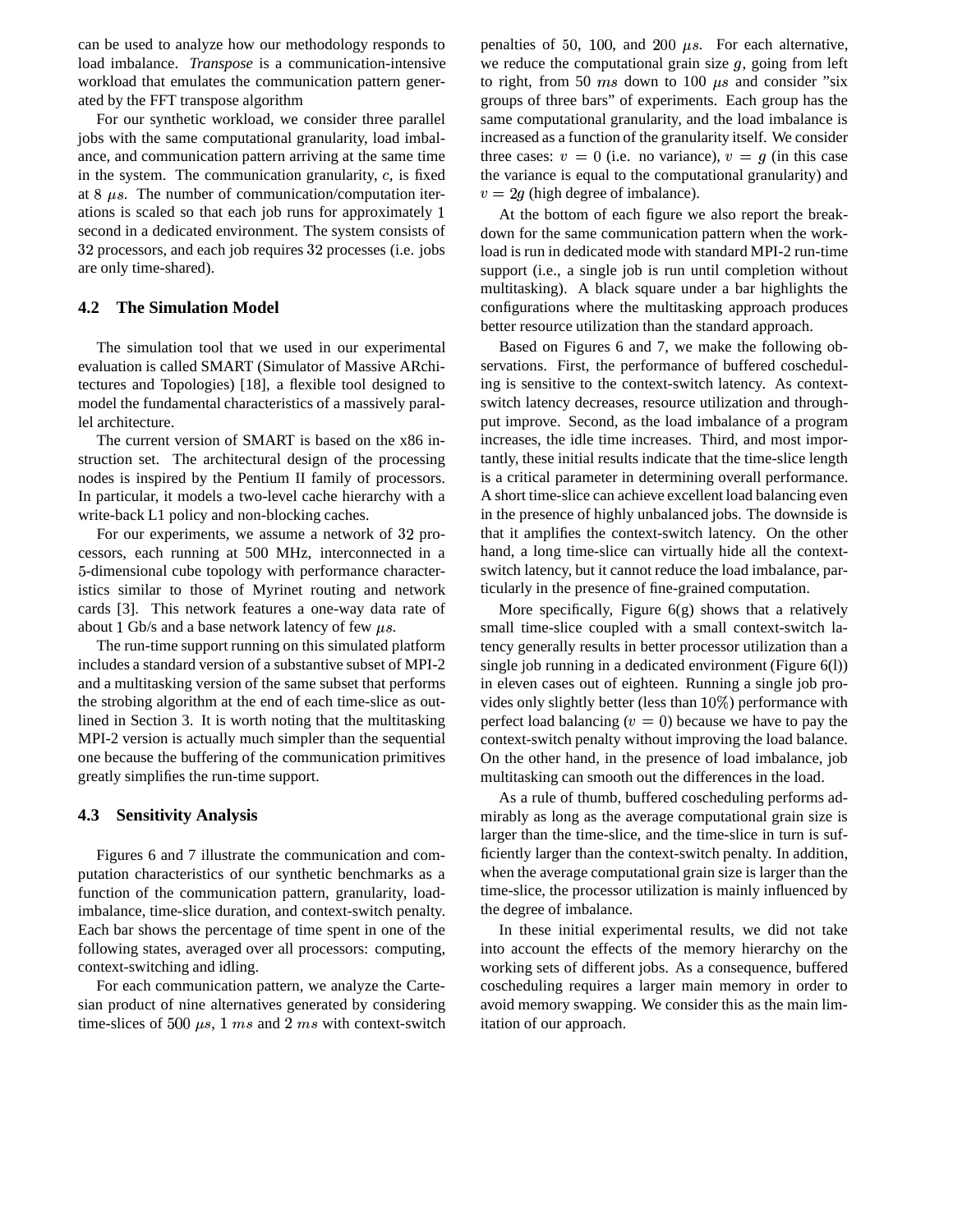

**Figure 6. Execution Characteristics of the** *Barrier* **Workload.**

# **5. Conclusion**

In this paper we have presented buffered coscheduling, a new methodology to multitask parallel jobs on a parallel computer. Buffered coscheduling represents a significant improvement over existing work reported in the literature. It allows for the implementation of a global scheduling policy, as done in explicit coscheduling, while maintaining the overlapping of computation and communication provided by implicit coscheduling.

We initially addressed the complexity of a huge design space using two families of synthetic workloads. The preliminary experimental results reported in this paper show that our methodology can provide better resource utilization, particularly in the presence of load imbalance and communication-intensive jobs.

We plan to extend these preliminary results by considering the effects of the memory hierarchy in a real application rather than in synthetic workloads and to implement a multitasking version of MPI-2 in a Linux cluster.

# **References**

[1] A. C. Arpaci-Dusseau, D. Culler, and A. M. Mainwaring. Scheduling with Implicit Information in Distributed Systems. In *Proceedings of the 1998 ACM Sigmetrics International* *Conference on Measurement and Modeling of Computer Systems*, Madison, WI, June 1998.

- [2] R. A. F. Bhoedjang, T. Rühl, and H. E. Bal. User-Level Network Interface Protocols. *IEEE Computer*, 31(11):53–60, November 1998.
- [3] N. J. Boden, D. Cohen, R. E. Felderman, A. E. Kulawick, C. L. Seitz,J. N. Seizovic, and W.-K. Su. Myrinet: A Gigabitper-Second Local Area Network. *IEEE Micro*, 15(1):29–36, January 1995.
- [4] D. C. Burger and D. A. Wood. Accuracy vs. Performance in Parallel Simulation of Interconnection Networks. In *Proceedings of the 9th International Parallel Processing Symposium, IPPS'95*, Santa Barbara, CA, April 1995.
- [5] A. C. Dusseau, R. H. Arpaci, and D. E. Culler. Effective Distributed Scheduling of Parallel Workloads. In *Proceedings of the 1996 ACM Sigmetrics International Conference on Measurement and Modeling of Computer Systems*, Philadelphia, PA, May 1996.
- [6] D. G. Feitelson and M. A. Jette. Improved Utilization and Responsiveness with Gang Scheduling. In D. G. Feitelson and L. Rudolph, editors, *Job Scheduling Strategies for Parallel Processing*, volume 1291 of *Lecture Notes in Computer Science*. Springer-Verlag, 1997.
- [7] D. G. Feitelson and L. Rudolph. Parallel job scheduling: issues and approaches. In D. G. Feitelson and L. Rudolph, editors, *Job Scheduling Strategies for Parallel Processing*, volume 949 of *Lecture Notes in Computer Science*. Springer-Verlag, 1995.
- [8] D. G. Feitelson and L. Rudolph. Toward Convergence in Job Schedulers for Parallel Supercomputers. In D. G. Feitelson